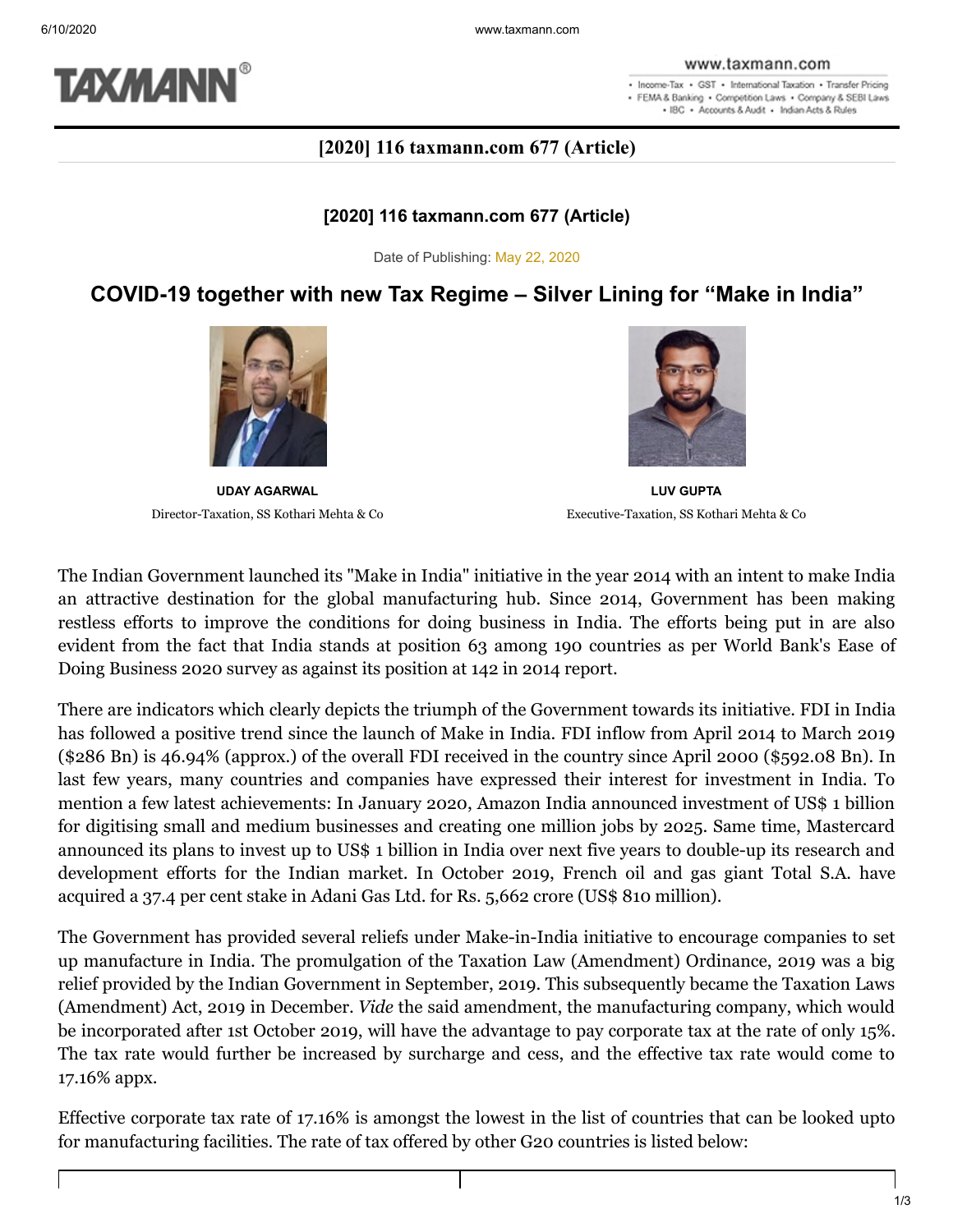6/10/2020 www.taxmann.com

| Country               | Applicable tax rate |
|-----------------------|---------------------|
| <b>Brazil</b>         | 34%                 |
| France                | 33.3%               |
| Japan                 | 30.62%              |
| <b>Argentina</b>      | 30%                 |
| <b>Australia</b>      | 30%                 |
| Germany               | 30%                 |
| <b>Mexico</b>         | 30%                 |
| <b>South Africa</b>   | 28%                 |
| Canada                | 26.5%               |
| China                 | 25%                 |
| <b>Netherlands</b>    | 25%                 |
| <b>South Korea</b>    | 25%                 |
| <b>Spain</b>          | 25%                 |
| <b>Italy</b>          | 24%                 |
| <b>Indonesia</b>      | 22%                 |
| <b>Turkey</b>         | 22%                 |
| <b>United States</b>  | 21%                 |
| <b>Russia</b>         | 20%                 |
| Saudi Arabia          | 20%                 |
| <b>United Kingdom</b> | 19%                 |
| <b>Switzerland</b>    | 18%                 |
| <b>Singapore</b>      | 17%                 |

With the concessional tax rate of 17.16%, it would not be incorrect to say that India will be looked as the most favored nation for manufacturing by Multinational Companies.

In addition to the aforesaid, another major reform which may further encourage the Make-in-India initiative is abolition of Dividend Distribution Tax (DDT). Abolition of DDT would assist the foreign investor in repatriation of funds with lower taxes in India. The companies declaring dividend earlier were required to pay DDT effectively @20.56% (after grossing up and levy of surcharge and cess come) on the amount of dividend as additional income tax and the amount of dividend received was exempt in the hands of shareholders. DDT is not considered as withholding tax on dividend, therefore, its availability as credit in the country of residence is always questioned.

The eligibility of credit of DDT assumed further importance in view of the provisions of Multilateral Instruments (MLI) which has been developed as part of BEPS Action Plan-15. MLI has been developed by an ad hoc Group of 100+ jurisdictions in order to implement Tax Treaty related measures to prevent BEPS. The MLI Convention advocates for shift from exemption method to credit method in order to eliminate double